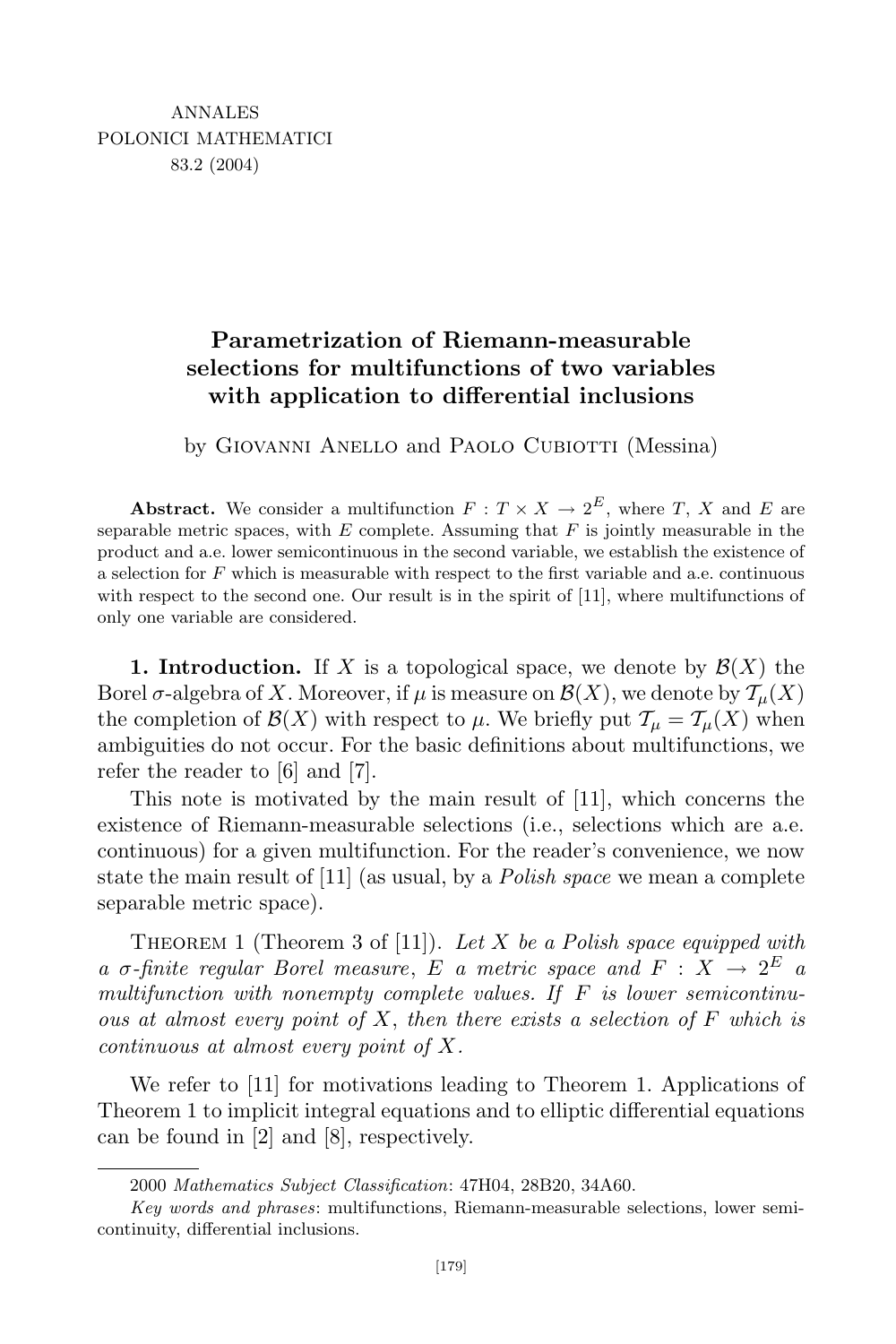Our aim in this paper is to prove a parametrized version of Theorem 1 for multifunctions of two variables, obtaining, in particular, sufficient conditions for the existence of a selection which is measurable with respect to the first variable and a.e. continuous with respect to the second one. More precisely, we prove the following result.

THEOREM 2. Let  $T$ ,  $X$  be two Polish spaces and let  $\mu$ ,  $\psi$  be two positive *regular Borel measures on T and X*, *respectively*, *with*  $\mu$  *finite and*  $\psi$  *σ*-*finite*. Let *S* be a separable metric space,  $F: T \times X \rightarrow 2^S$  a multifunction with *nonempty complete values*, and *let*  $E \subseteq X$  *be a given set. Assume that*:

- (i) *F* is  $\mathcal{T}_{\mu} \otimes \mathcal{B}(X)$ -measurable;
- (ii) *for a.a.*  $t \in T$ ,

(1)  $\{x \in X : F(t, \cdot) \text{ is not lower semicontinuous at } x\} \subseteq E.$ 

*Then there exist a selection*  $\phi: T \times X \to S$  *of F and a set*  $R \in \mathcal{B}(X)$ , *with*  $\psi(R) = 0$ , *such* that

(i)<sup> $\prime$ </sup>  $\phi(\cdot, x)$  *is*  $\mathcal{T}_{\mu}$ -measurable for each  $x \in X \setminus (E \cup R)$ ; (ii)<sup> $\prime$ </sup> *for a.a.*  $t \in T$ ,

 ${x \in X : \phi(t, \cdot) \text{ is not continuous at } x} \subset E \cup R.$ 

The proof of Theorem 2 will be given in Section 2, while in Section 3 we shall provide an application of Theorem 2 to differential inclusions.

**2. Proof of Theorem 2.** Before proving Theorem 2, we need the following preliminary results.

LEMMA 1. Let  $T$ ,  $X$  be two Polish spaces and let  $\mu$ ,  $\psi$  be two positive *σ-finite regular Borel measure on X and Y* , *respectively. Then there exist two sets*  $Q \in \mathcal{B}(T)$  *and*  $R \in \mathcal{B}(X)$ , *with*  $\mu(Q) = \psi(R) = 0$ , *a continuous open function*  $\pi : \mathbb{N}^{\mathbb{N}} \to T \times X$ , *and a function*  $\sigma : T \times X \to \mathbb{N}^{\mathbb{N}}$  *which is continuous* at each point of  $(T \setminus Q) \times (X \setminus R)$  and satisfies  $\pi(\sigma(t,x)) = (t,x)$ *for all*  $(t, x) \in T \times X$ *.* 

*Proof.* By Lemma 1 of [11], there exist  $Q \in \mathcal{B}(T)$  and  $R \in \mathcal{B}(X)$  with  $\mu(Q) = \psi(R) = 0$ , two continuous open functions  $\pi_1 : \mathbb{N}^{\mathbb{N}} \to T$ ,  $\pi_2 : \mathbb{N}^{\mathbb{N}} \to$ *X*, a function  $\sigma_1 : T \to \mathbb{N}^{\mathbb{N}}$  which is continuous at each point of  $T \setminus Q$ , and a function  $\sigma_2 : X \to \mathbb{N}^{\mathbb{N}}$  which is continuous at each point of  $X \setminus R$ , such that  $\pi_1(\sigma_1(t)) = t$  and  $\pi_2(\sigma_2(x)) = x$  for all  $(t, x) \in T \times X$ . For each  $\alpha := \{n_k\}_k \in \mathbb{N}^{\mathbb{N}},$  we denote by  $\alpha_e$  and  $\alpha_o$  the sequences  $\{n_{2k}\}_k$  and  ${n_{2k-1}}_k$ , respectively. If we put  $\pi(\alpha) = (\pi_1(\alpha_e), \pi_2(\alpha_o))$  for all  $\alpha \in \mathbb{N}^{\mathbb{N}},$ then  $\pi : \mathbb{N}^{\mathbb{N}} \to T \times X$  is a continuous open function. Moreover, if we put  $\sigma(t,x) = \{n(t,x)_k\}_k$ , where  $\{n(t,x)_{2k}\}_k = \sigma_1(t)$  and  $\{n(t,x)_{2k-1}\}_k = \sigma_2(x)$ , then  $\sigma: T \times X \to \mathbb{N}^{\mathbb{N}}$  is continuous at each point of  $(T \setminus Q) \times (X \setminus R)$  and one has  $\pi(\sigma(t,x)) = (t,x)$  for all  $(t,x) \in T \times X$ .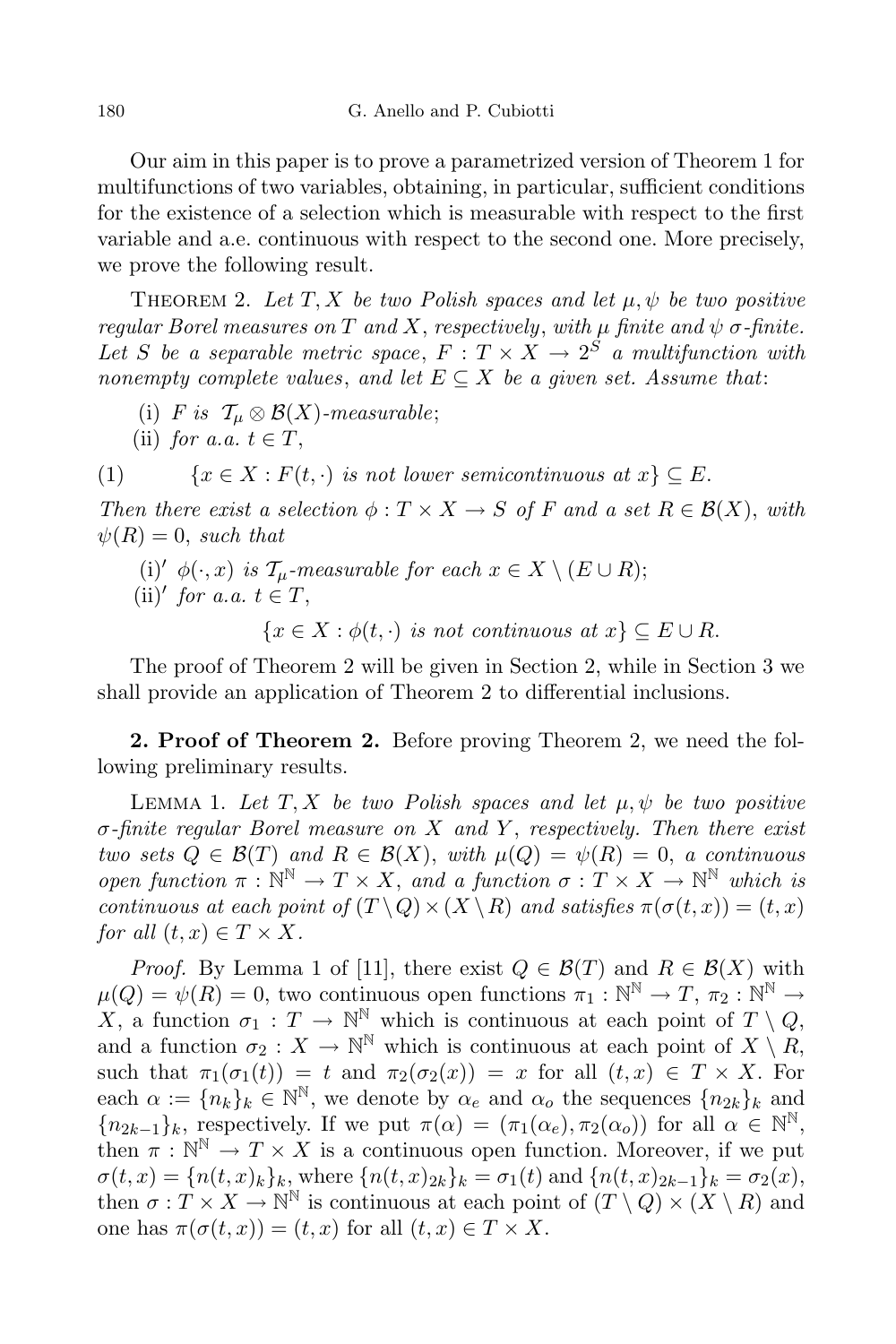LEMMA 2. Let  $T, X, Q, R, \mu, \psi, \pi, \sigma$  be as in Lemma 1. Let E be a metric *space*,  $B \subseteq T \times X$  *and*  $V \subseteq B$  *two given sets, and*  $F : B \to 2^E$  *a multifunction with nonempty complete values which is lower semicontinuous at each point* of  $B \setminus V$ . Then there exists a selection q of F which is continuous at *each point of*  $[B \cap ((T \setminus Q) \times (X \setminus R))] \setminus V$ .

*Proof.* Put  $Z = \pi^{-1}(B)$  and  $G = F \circ \pi|_Z$ . Observe that *Z* is 0-dimensional and *G* is lower semicontinuous at each point of  $Z \setminus \pi^{-1}(V)$ . Consequently, by the proof of Lemma 2 of [11], there exists a selection  $s$  of  $\tilde{G}$  which is continuous at each point of  $Z \setminus \pi^{-1}(V)$ . Since  $\sigma(t, x) \in \pi^{-1}(t, x) \subseteq Z$ for all  $(t, x) \in B$ , we can put  $g(t, x) = s(\sigma(t, x))$  for all  $(t, x) \in B$ . Then  $g(t, x) \in F(\pi(\sigma(t, x)) = F(t, x)$  for all  $(t, x) \in B$ . Further, it is easily seen that *g* is continuous at each point of  $[B \cap ((T \setminus Q) \times (X \setminus R))] \setminus V$ .

The next lemma follows from the proof of Lemma 2.3 of [1].

LEMMA 3. Let *X* and *S* be metric spaces, with *S* separable,  $F: X \to 2^S$ *a multifunction with nonempty values*, *{sn} a dense sequence in S*, *and*  $x_0 \in X$ *. Denote by d the distance in S.* 

- (i) If F is lower semicontinuous at  $x_0$ , then for each  $s \in S$  the function  $x \in X \mapsto d(s, F(x))$  *is upper semicontinuous at*  $x_0$ .
- (ii) If for each  $n \in \mathbb{N}$  the function  $x \in X \mapsto d(s_n, F(x))$  is upper semi*continuous at*  $x_0$ *, then F is lower semicontinuous at*  $x_0$ *.*

LEMMA 4. Let  $T, X, \mu, \psi$  be as in Lemma 1, with  $\mu$  finite. Let  $f: T \times X$  $\rightarrow \mathbb{R}$  *be a single-valued function and*  $E \subseteq X$  *a given set. Assume that:* 

- (i) *f* is  $\mathcal{T}_{\mu} \otimes \mathcal{B}(X)$ -measurable;
- (ii) inf $T \times X$   $f > -\infty$ ;
- (iii) *for a.a.*  $t \in T$ ,

(2)  $\{x \in X : f(t, \cdot) \text{ is not lower semicontinuous at } x\} \subseteq E.$ 

*Then for each*  $\varepsilon > 0$  *there exists* a  $\mathcal{T}_{\mu}$ -measurable set  $K \subseteq T$  *such that*  $\mu(T \setminus K) \leq \varepsilon$  and the function  $f|_{K \times X}$  is lower semicontinuous at each point  $(t, x) \in K \times (X \setminus E).$ 

*Proof.* Without loss of generality, we can suppose  $f \geq 0$  in  $T \times X$ . Let  $T_0 \in \mathcal{B}(X)$  be such that  $\mu(T \setminus T_0) = 0$  and (2) holds for all  $t \in T_0$ . For each  $n \in \mathbb{N}$ , let  $f_n: T \times X \to [0, \infty[$  be the function defined by putting, for all  $(t, x) \in T \times X$ ,

(3) 
$$
f_n(t,x) := \inf_{y \in X} [nd(x,y) + f(t,y)].
$$

We observe the following facts.

(a) For each  $x \in X$ , the function  $f_n(\cdot, x)$  is  $\mathcal{T}_{\mu}$ -measurable over *T*. This follows from Lemma III.39 of [3], since the function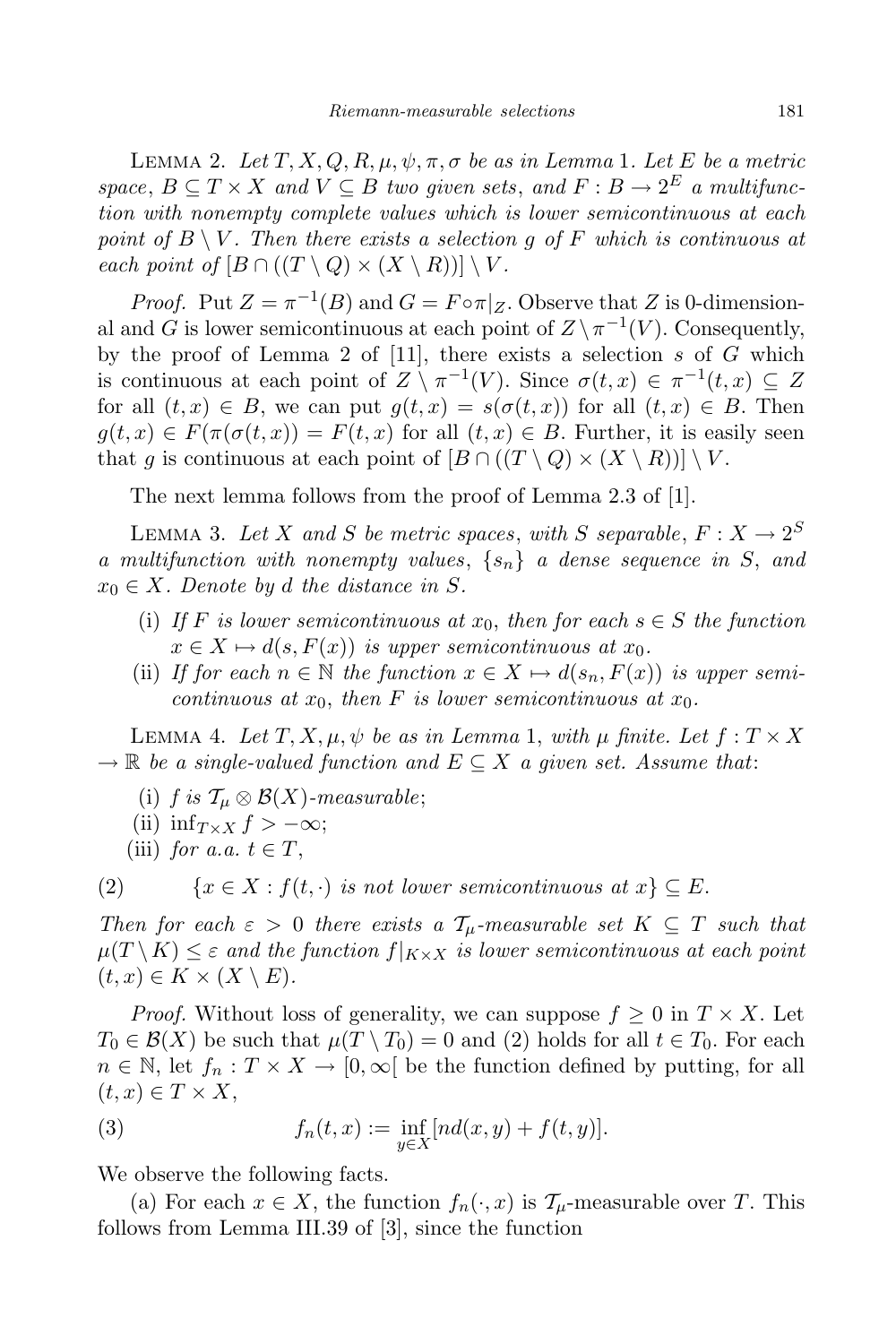182 G. Anello and P. Cubiotti

$$
(t, y) \mapsto nd(x, y) + f(t, y)
$$

is  $\mathcal{T}_{\mu} \otimes \mathcal{B}(X)$ -measurable for each fixed  $n \in \mathbb{N}$  and  $x \in X$ .

(b) For each  $n \in \mathbb{N}$  and each  $(t, x) \in T \times X$ , one has

(4) 
$$
f_n(t,x) \le f(t,x).
$$

Indeed, it is enough to put  $y = x$  in (3).

(c) For each  $n \in \mathbb{N}$  and each  $t \in T$ , the function  $f_n(t, \cdot)$  is *n*-Lipschitzian over *X*. Indeed, if  $n \in \mathbb{N}$  and  $t \in T$  are fixed, then for each  $x, z \in X$  one has

$$
f_n(t,x) \le \inf_{y \in X} [nd(x,z) + nd(z,y) + f(t,y)] = nd(x,z) + f_n(t,z),
$$

hence

$$
f_n(t,x) - f_n(t,z) \le nd(x,z).
$$

By the latter inequality, upon interchanging the roles of *x* and *z*, our assertion follows.

(d) For all  $(t, x) \in T \times X$ , set

$$
f^*(t,x) := \sup_{n \in \mathbb{N}} f_n(t,x).
$$

Then

(5) 
$$
f^*(t, x) = f(t, x) \text{ for all } (t, x) \in T_0 \times (X \setminus E).
$$

To see this, let  $(t, x) \in T_0 \times (X \setminus E)$  and  $\eta > 0$ . Since  $f(t, \cdot)$  is lower semicontinuous at *x*, there exists  $\delta > 0$  such that for each  $y \in X$  with  $d(x, y) < \delta$  one has

$$
f(t, y) > \beta := f(t, x) - \eta.
$$

Pick  $n^*$  >  $\beta/\delta$ . For each  $y \in X$  we get

$$
n^*d(x,y) + f(t,y) \ge \begin{cases} f(t,y) > \beta & \text{if } d(x,y) < \delta, \\ n^*\delta + f(t,y) > \beta + f(t,y) \ge \beta & \text{if } d(x,y) \ge \delta. \end{cases}
$$

It follows that  $f_{n^*}(t, x) \geq \beta$  and thus, by taking into account (4), the equality (5) holds.

At this point, fix  $\varepsilon > 0$ . For each  $n \in \mathbb{N}$ , by the Scorza Dragoni Theorem, there exists a  $\mathcal{T}_{\mu}$ -measurable set  $K_n \subseteq T_0$  such that

$$
\mu(T \setminus K_n) \le \varepsilon/2^n
$$

and  $f_n|_{K_n \times X}$  is continuous. The set  $K := \bigcap_{n \in \mathbb{N}} K_n$  is  $\mathcal{T}_{\mu}$ -measurable and

$$
\mu(T \setminus K) = \mu\Big(\bigcup_{n \in \mathbb{N}} (T \setminus K_n)\Big) \le \sum_{n=1}^{\infty} \mu(T \setminus K_n) \le \varepsilon.
$$

Since each  $f_n|_{K\times X}$  is continuous,  $f^*|_{K\times X}$  is lower semicontinuous (as the upper envelope of a sequence of continuous functions). Now, choose any  $(t^*, x^*) \in K \times (X \setminus E)$ , and let us show that  $f|_{K \times X}$  is lower semicontinuous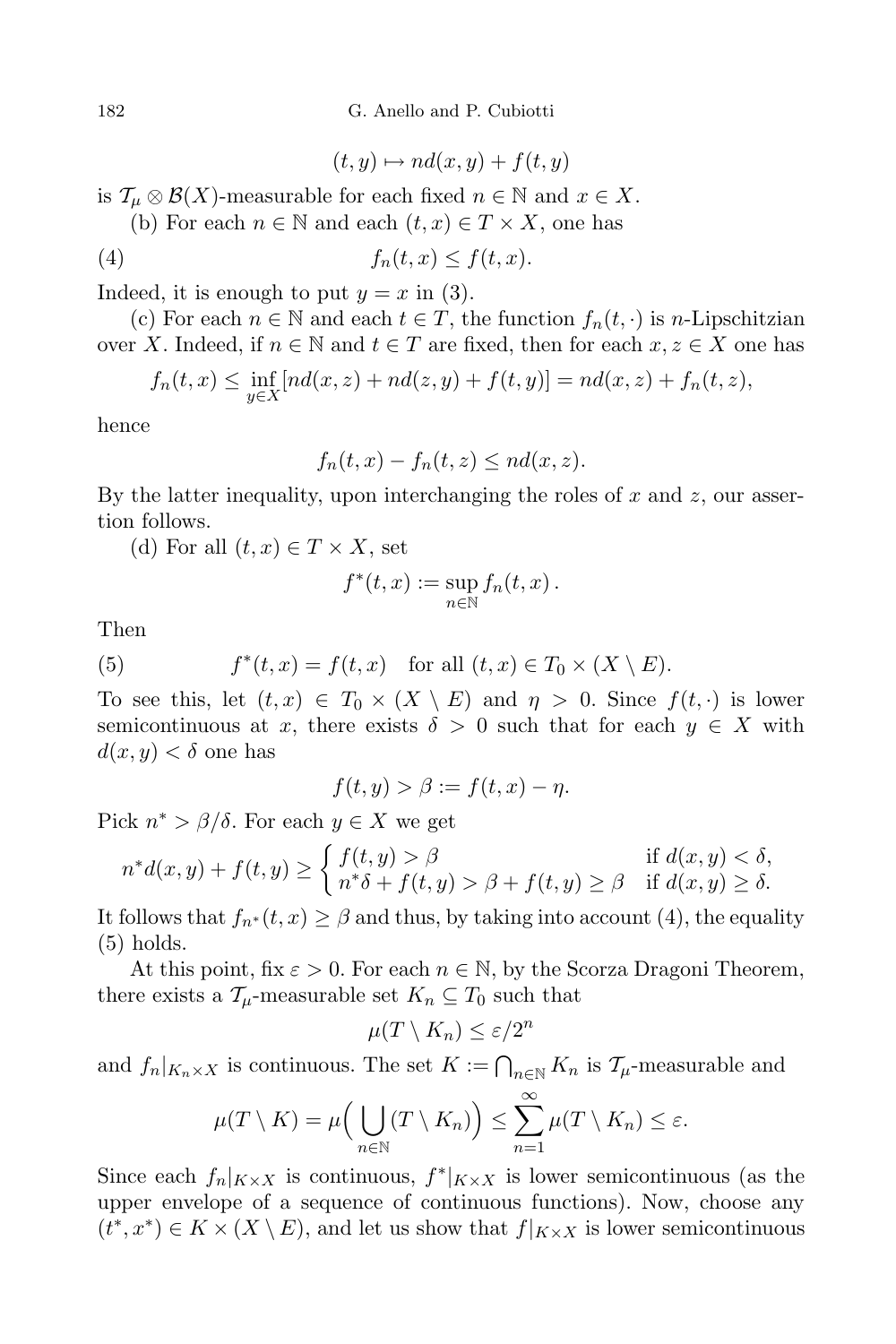at  $(t^*, x^*)$ . To this end, fix  $\gamma > 0$ . Since  $f^*|_{K \times X}$  is lower semicontinuous, there exists a neighborhood *U* of  $(t^*, x^*)$  in  $K \times X$  such that

 $f^*(t^*, x^*) - \gamma < f^*(t, x)$  for all  $(t, x) \in U$ .

Taking into account (4) and (5), it follows that for all  $(t, x) \in U$  one has

$$
f(t,x) \ge f^*(t,x) > f^*(t^*,x^*) - \gamma = f(t^*,x^*) - \gamma.
$$

Hence,  $f|_{K \times X}$  is lower semicontinuous at  $(t^*, x^*)$ , as claimed. The proof is complete.

LEMMA 5. Let  $T$ ,  $X$ ,  $\mu$ ,  $\psi$  be as in Lemma 1, with  $\mu$  finite,  $S$  a separable *metric* space,  $F: T \times X \rightarrow 2^S$  *a multifunction with nonempty closed values*,  $and E ⊂ X a given set. Assume that:$ 

(i) *F* is  $\mathcal{T}_{\mu} \otimes \mathcal{B}(X)$ -measurable;

(ii) for a.a. 
$$
t \in T
$$
,

 ${x \in X : F(t, \cdot) \text{ is not lower semicontinuous at } x} \subseteq E.$ 

*Then for each*  $\varepsilon > 0$  *there exists* a  $\mathcal{T}_{\mu}$ -measurable set  $K \subseteq T$  *such that*  $\mu(T \setminus K) \leq \varepsilon$  *and the multifunction*  $F|_{K \times X}$  *is lower semicontinuous at each*  $(t, x) \in K \times (X \setminus E).$ 

*Proof.* Let  $\varrho$  be an equivalent distance over *S* such that  $\varrho \leq 1$ , and let  ${y_n}$  be a dense sequence in *S*. By Proposition 13.2.2 of [7], for each  $y \in S$  the function  $\rho(y, F(\cdot, \cdot))$  is  $\mathcal{T}_\mu \otimes \mathcal{B}(X)$ -measurable. Moreover, by Lemma 3, for each  $y \in E$  and for a.a.  $t \in T$  the function  $\rho(y, F(t, \cdot))$  is upper semicontinuous at each  $x \in X \setminus E$ . Now, fix  $\varepsilon > 0$ . For each  $n \in \mathbb{N}$ , by Lemma 4 applied to the function  $-\varrho(y_n, F(\cdot, \cdot))$ , there exists a  $\mathcal{T}_u$ -measurable set  $K_n \subseteq T$  such that

$$
\mu(T \setminus K_n) \le \varepsilon/2^n
$$

and the function  $\varrho(y_n, F(\cdot, \cdot))|_{K_n \times X}$  is upper semicontinuous at each  $(t, x) \in$  $K_n \times (X \setminus E)$ . Putting  $K := \bigcap_{n \in \mathbb{N}} K_n$ , we see that  $K$  is  $\mathcal{T}_{\mu}$ -measurable,  $\mu(T \setminus K) \leq \varepsilon$ , and for each  $n \in \mathbb{N}$  the function  $\varrho(y_n, F(\cdot, \cdot))|_{K \times X}$  is upper semicontinuous at each  $(t, x) \in K \times (X \setminus E)$ . By Lemma 3, this implies our conclusion.

*Proof of Theorem 2.* By Lemma 5, there exists a sequence  $\{K_n\}_{n\in\mathbb{N}}$  of pairwise disjoint  $\mathcal{T}_{\mu}$ -measurable subsets of *T* such that the set

$$
Y:=T\setminus\bigcup_{n\in\mathbb{N}}K_n
$$

is negligible and, for each  $n \in \mathbb{N}$ , the multifunction  $F|_{K_n \times X}$  is lower semicontinuous at each point of  $K_n \times (X \setminus E)$ . We can assume that inclusion (1) holds for all  $t \in \bigcup_{n \in \mathbb{N}} K_n$ . Let *Q* and *R* be as in Lemma 1. By Lemma 2,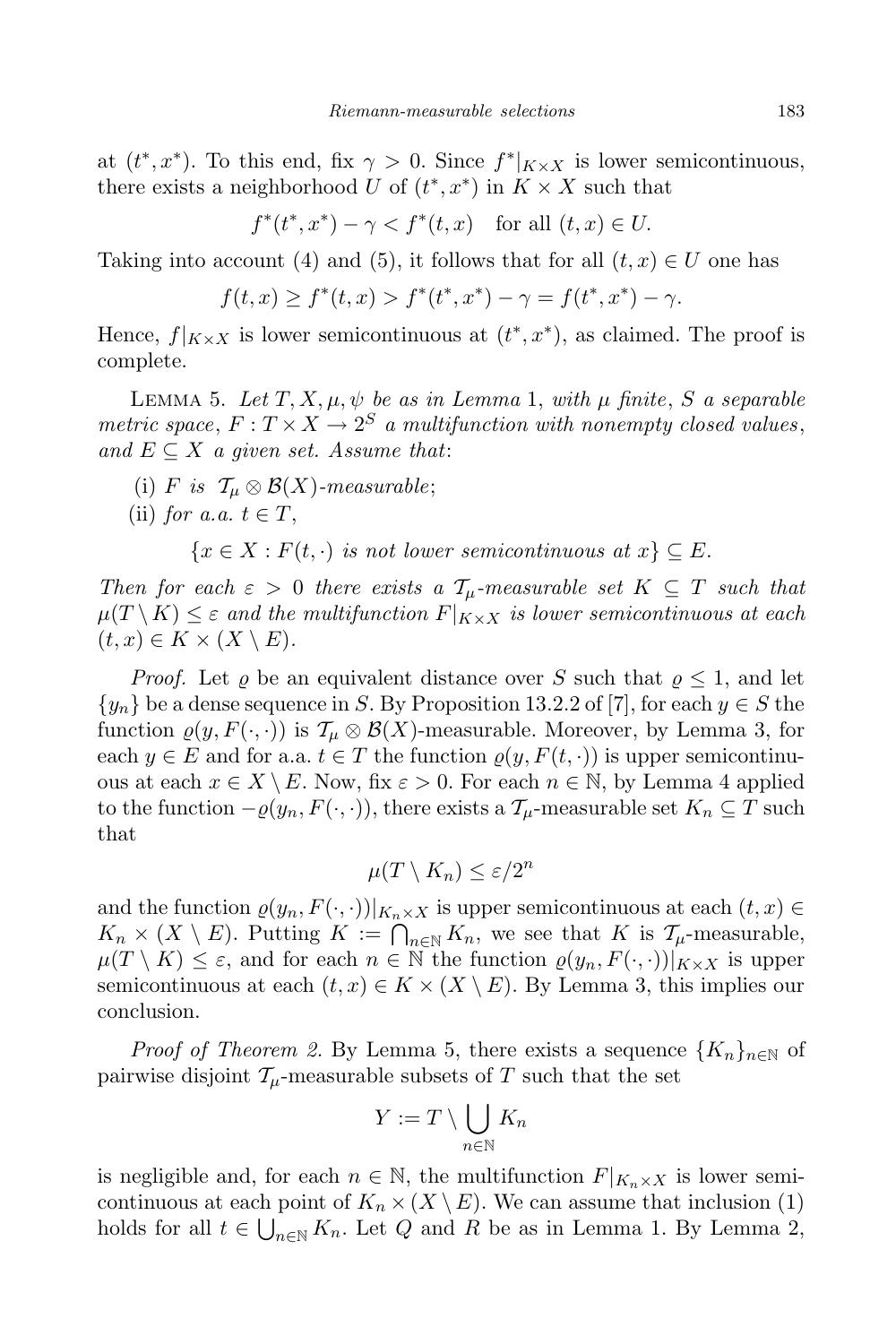for each  $n \in \mathbb{N}$  there exists a selection  $g_n: K_n \times X \to S$  of  $F|_{K_n \times X}$  which is continuous at each point of

$$
(K_n \setminus Q) \times (X \setminus (R \cup E)).
$$

For all  $t \in Y$ , let  $h_t : X \to S$  be any selection of the multifunction  $F(t, \cdot)$ . Define  $\phi: T \times X \rightarrow S$  by putting

$$
\phi(t,x) = \begin{cases} g_n(t,x) & \text{if } t \in K_n, \\ h_t(x) & \text{if } t \in Y. \end{cases}
$$

Clearly,  $\phi$  is a selection of *F*. Let us show that  $\phi$  satisfies our conclusion. To this end, choose any  $x^* \in X \setminus (E \cup R)$ . Since by construction each function  $g_n(\cdot, x^*)|_{K_n \setminus Q}$  is continuous, it is  $\mathcal{T}_\mu$ -measurable. Since  $Y \cup Q$  is negligible,  $\phi$  satisfies (i)'. In order to prove (ii)'', choose any  $t^* \in T \setminus (Y \cup Q)$ , and let  $n \in \mathbb{N}$  be such that  $t^* \in K_n$ . Since

$$
\{x \in X : g_n(t^*, \cdot) \text{ is discontinuous at } x\} \subseteq E \cup R
$$

and  $g_n(t^*, \cdot) = \phi(t^*, \cdot)$ , our claim follows. This completes the proof.

**3. An application to differential inclusions.** In this section we provide an application of Theorem 2 to differential inclusions. In particular we stress that a multifunction *F* satisfying the assumptions of Theorem 3 below can fail to be lower semicontinuous in the second variable at each  $x \in \mathbb{R}$ . Moreover, unlike other recent results in the field (see, for instance, [10] and references therein), the convexity of the values of *F* is not assumed. Our result is as follows (as usual, we denote by *m* the Lebesgue measure in R).

THEOREM 3. Let  $[a, b]$  be a real interval,  $F : [a, b] \times \mathbb{R} \to 2^{\mathbb{R}}$  a multifunc*tion* and  $p \in [1, \infty]$ . Assume that there exists a multifunction  $G : [a, b] \times \mathbb{R}$ *→* 2 <sup>R</sup>, *with nonempty closed values*, *satisfying the following conditions*:

- (i) *G* is  $\mathcal{L}([a, b]) \otimes \mathcal{B}(\mathbb{R})$ -measurable;
- (ii) *there exists*  $E_0 \subseteq \mathbb{R}$ , *with*  $m(E_0) = 0$ , *such that for a.a.*  $t \in [a, b]$ ,

 ${x \in \mathbb{R} : G(t, \cdot) \text{ is not lower semicontinuous at } x}$ 

$$
\cup \{x \in \mathbb{R} : G(t, x) \not\subseteq F(t, x)\} \subseteq E_0;
$$

(iii) *there exist*  $\beta \in L^p([a, b])$  *and*  $\alpha : [a, b] \rightarrow ]0, \infty[$  *such that for a.a.*  $t \in [a, b]$  *and all*  $x \in \mathbb{R}$ 

$$
G(t, x) \subseteq [\alpha(t), \beta(t)].
$$

*Then there exists*  $u \in W^{2,p}([a, b])$  *such that* 

$$
\begin{cases}\n u''(t) \in F(t, u(t)) & \text{for a.a. } t \in [a, b], \\
u(a) = u(b) = 0.\n\end{cases}
$$

*Proof.* By Theorem 2, there exist a selection  $\phi : [a, b] \times \mathbb{R} \to \mathbb{R}$  of the multifunction *G*, and two *m*-negligible sets  $K_0 \subseteq [a, b]$  and  $E \subseteq \mathbb{R}$ , with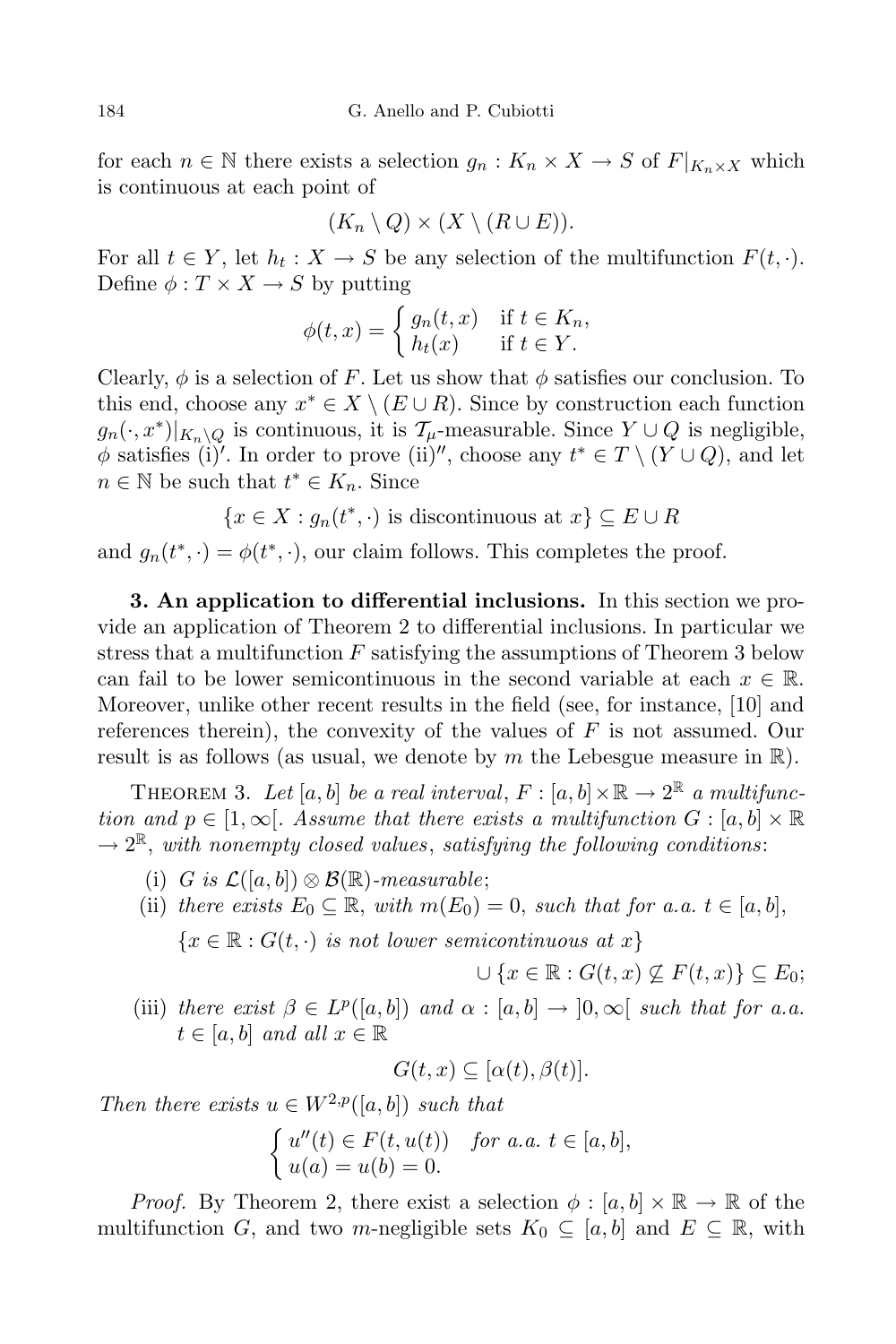$E_0 \subseteq E$ , such that for all  $x \in \mathbb{R} \setminus E$  the function  $\phi(\cdot, x)$  is measurable and for all  $t \in [a, b] \setminus K_0$  one has

 ${x \in \mathbb{R} : \phi(t, \cdot) \text{ is discontinuous at } x} \subset E.$ 

Since  $\mathbb{R} \setminus E$  a separable dense subset of  $\mathbb{R}$ , we can find a countable set  $P \subset \mathbb{R} \setminus E$  which is dense in  $\mathbb{R}$ .

Without loss of generality we can assume that

$$
G(t, x) \subseteq [\alpha(t), \beta(t)] \quad \text{ for all } x \in \mathbb{R}, t \in [a, b] \setminus K_0.
$$

Let  $\phi^* : [a, b] \times \mathbb{R} \to \mathbb{R}$  be defined by

$$
\phi^*(t,x) = \begin{cases} \phi(t,x) & \text{if } t \in [a,b] \setminus K_0, \\ \beta(t) & \text{if } t \in K_0. \end{cases}
$$

Since  $\phi$  is a selection of *G*, by assumption (iii) we have

 $\alpha(t) \leq \phi^*(t, x) \leq \beta(t)$  for all  $x \in \mathbb{R}, t \in [a, b].$ 

In particular, observe that  $\phi^*(t, \cdot)$  is bounded for each  $t \in [a, b]$ , and  $\phi^*(\cdot, x)$ is measurable for each  $x \in P$ . Consequently, by Proposition 2 of [4], the multifunction  $H : [a, b] \times \mathbb{R} \to 2^{\mathbb{R}}$  defined by setting

$$
H(t,x) = \bigcap_{m \in \mathbb{N}} \overline{\text{co}}\left(\bigcup_{y \in D, |y-x| \le 1/m} \{\phi^*(t,y)\}\right)
$$

satisfies the following conditions:

- (a) *H* has nonempty closed convex values;
- (b) for all  $x \in \mathbb{R}$ , the multifunction  $H(\cdot, x)$  is measurable;
- (c) for each  $t \in [a, b]$ , the multifunction  $H(t, \cdot)$  has closed graph;
- (d) for all  $t \in [a, b] \setminus K_0$  and all  $x \in \mathbb{R} \setminus E$ ,

$$
H(t,x) = \{\phi(t,x)\}.
$$

Moreover, by the above construction it follows that

(6) 
$$
H(t,x) \subseteq [\alpha(t),\beta(t)] \text{ for all } x \in \mathbb{R}, t \in [a,b].
$$

Now we want to apply Theorem 1 of [10] to the multifunction *H*, taking  $T = [a, b], X = Y = \mathbb{R}, s = q = p,$ 

$$
V = \left\{ u \in W^{1,p}([a,b]) : \int_a^b u(t) \, dt = 0 \right\},\
$$

 $\Psi(u) = u', \, \Phi(u)(t) = \int_a^t u(\tau)$  $a_a^{\mu} u(\tau) d\tau$ ,  $\varphi \equiv +\infty$  and  $r = ||\beta||_{L^p([a,b])}$ . To this end, we observe that the operators  $\Psi$  and  $\Phi$  satisfy all the conditions of Theorem 1 of [10] (see the proof of Theorem 3 of [10]) as does the multifunction *H*. Consequently, there exist a function  $v \in V$  and a negligible set  $K \subseteq [a, b]$ , with  $K_0 \subseteq K$ , such that

(7) 
$$
\Psi(v)(t) \in H(t, \Phi(v)(t)) \text{ for all } t \in [a, b] \setminus K.
$$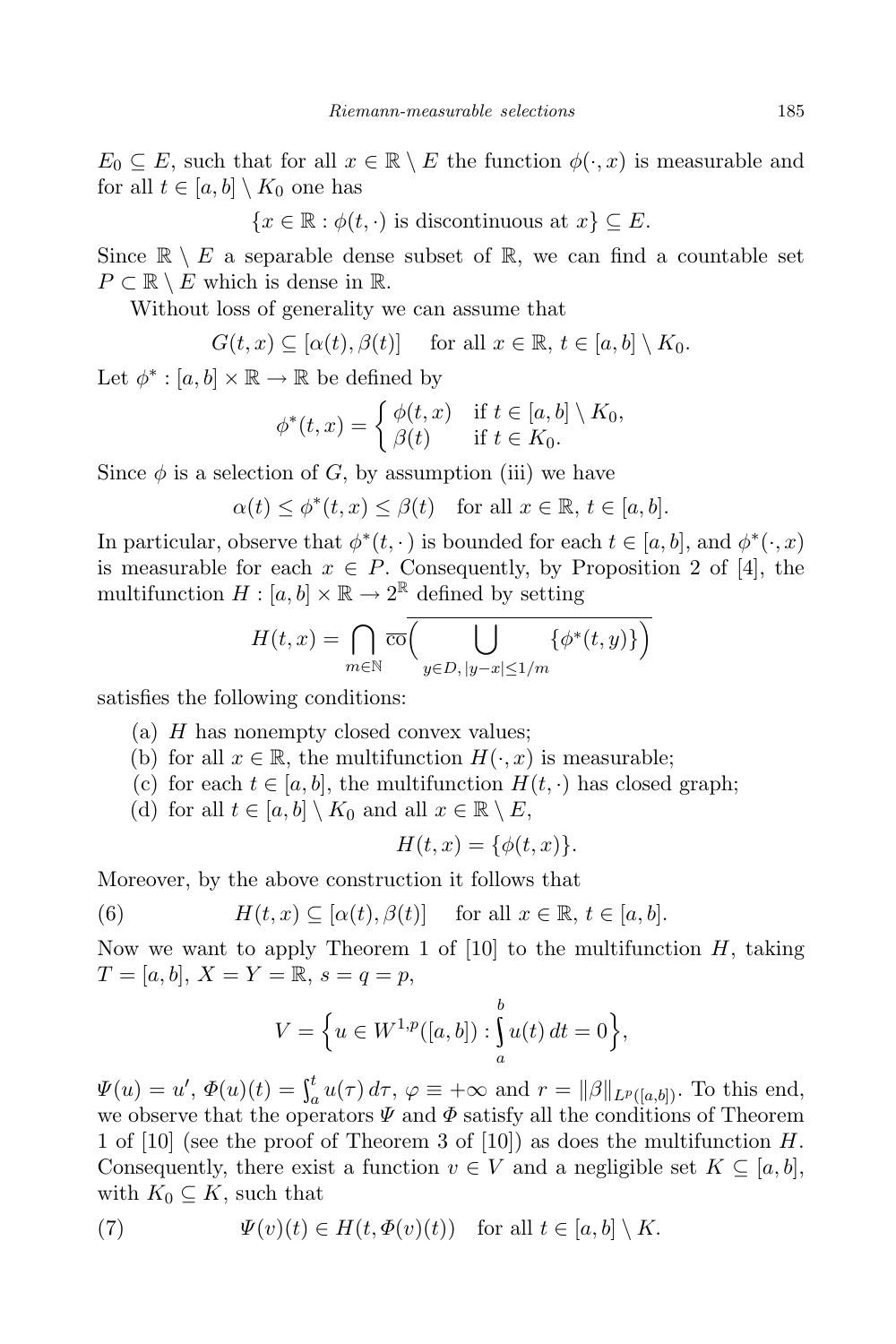Without loss of generality we can assume that *v* is continuous. Put  $\gamma = \Phi(v)$ . By (6) and (7) we have  $\gamma''(t) = v'(t) \ge \alpha(t) > 0$  a.e. in [*a*, *b*], hence  $\gamma' = v'$ is strictly increasing. Since  $\gamma(a) = \gamma(b)$ , there exists  $c \in [a, b]$  such that

$$
\gamma'(t) < 0 \quad \text{for all } t \in [a, c],
$$
\n
$$
\gamma'(t) > 0 \quad \text{for all } t \in [c, b].
$$

By Theorem 2 of [12], the functions  $(\gamma|_{[a,c]})^{-1}$  and  $(\gamma|_{[c,b]})^{-1}$  are absolutely continuous. By assumption (ii), there exists  $K_1 \subseteq [a, b]$ , with  $m(K_1) = 0$ , such that for all  $t \in [a, b] \setminus K_1$  one has

$$
\{x \in \mathbb{R} : G(t, x) \not\subseteq F(t, x)\} \subseteq E_0.
$$

Clearly, we can assume that  $K \subseteq K_1$ . Put

$$
S := \gamma^{-1}(E) \cup K_1.
$$

Since by Theorem 18.25 of [5] the sets  $(\gamma|_{[a,c]})^{-1}(E)$  and  $(\gamma|_{[c,b]})^{-1}(E)$  are negligible, it follows that  $m(S) = 0$ . Now, observe that for all  $t \in [a, b] \setminus S$ one has  $\Phi(v)(t) \in \mathbb{R} \setminus E$ , hence,

$$
H(t, \Phi(v)(t)) = {\phi(t, \Phi(v)(t))} \subseteq G(t, \Phi(v)(t)) \subseteq F(t, \Phi(v)(t)).
$$

Consequently, by (7) we get

$$
v'(t) \in F\left(t, \int_{a}^{t} v(\tau) d\tau\right) \quad \text{for all } t \in [a, b] \setminus S.
$$

Then our conclusion follows by taking  $u(t) = \int_a^t v(\tau)$  $\int_a^b v(\tau) d\tau.$ 

## **References**

- [1] Z. Artstein and K. Prikry, *Carath´eodory selections and the Scorza Dragoni property*, J. Math. Anal. Appl. 127 (1987), 540–547.
- [2] F. Cammaroto and P. Cubiotti, *Implicit integral equations with discontinuous righthand side*, Comment. Math. Univ. Carolin. 38 (1997), 241–246.
- [3] C. Castaing and M. Valadier, *Convex Analysis and Measurable Multifunctions*, Springer, Berlin, 1977.
- [4] P. Cubiotti, *Non-autonomous vector integral equations with discontinuous righthand side*, Comment. Math. Univ. Carolin. 42 (2001), 319–329.
- [5] E. Hewitt and K. Stromberg, *Real and Abstract Analysis*, Springer, Berlin, 1965.
- [6] T. Kim, K. Prikry and N. C. Yannelis, *Carath´eodory-type selections and random fixed point theorems*, J. Math. Anal. Appl. 122 (1987), 393–407.
- [7] E. Klein and A. C. Thompson, *Theory of Correspondences*, Wiley, New York, 1984.
- [8] S. A. Marano, *Elliptic boundary-value problems with discontinuous nonlinearities*, Set-Valued Anal. 3 (1995), 167–180.
- [9] E. Michael, *Continuous selections II*, Ann. of Math. 64 (1956), 562–580.
- [10] O. Naselli Ricceri and B. Ricceri, *An existence theorem for inclusions of the type*  $\Psi(u)(t) \in F(t, \Phi(u)(t))$  and application to a multivalued boundary value problem, Appl. Anal. 38 (1990), 259–270.